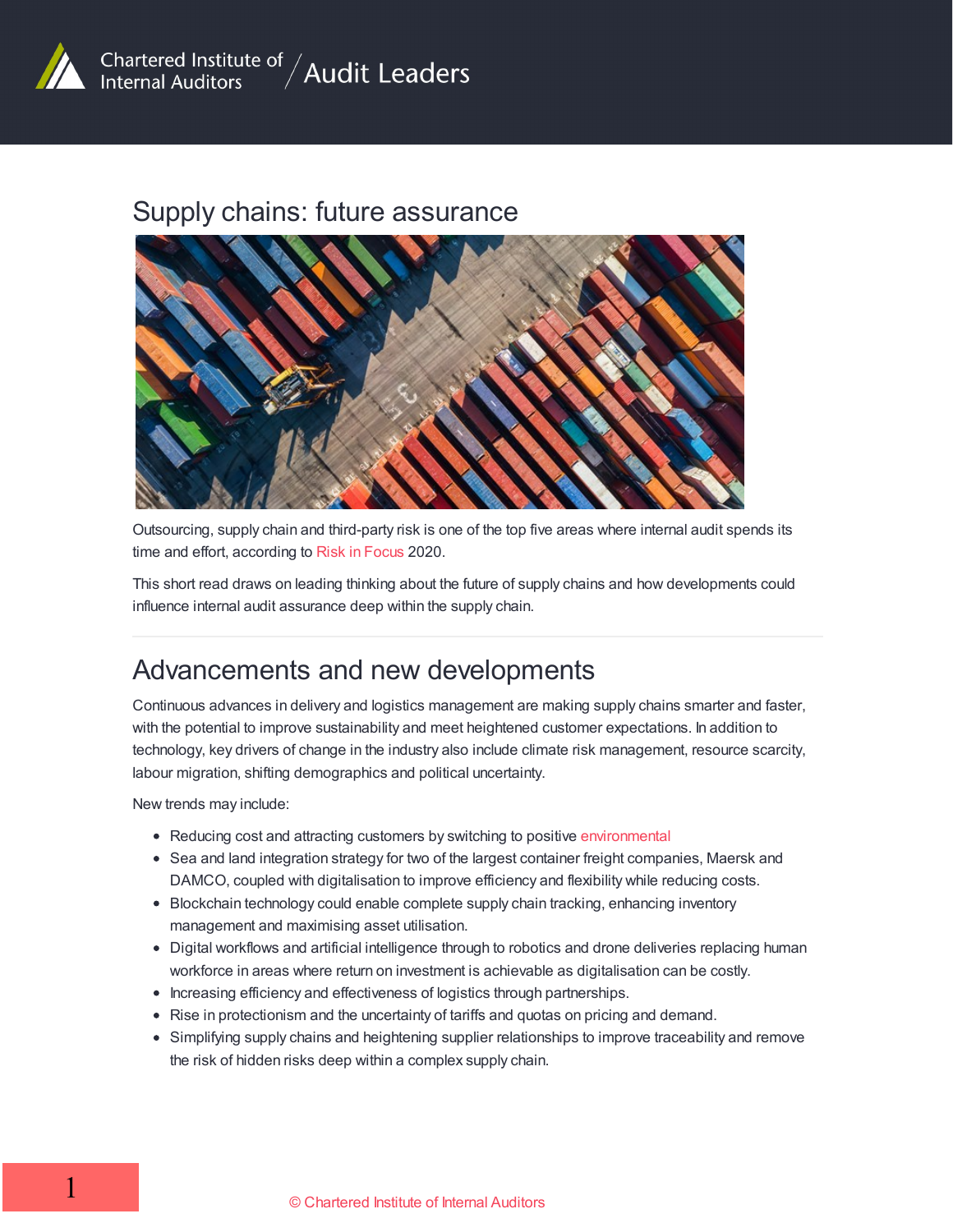Is your organisation too [dependent](http://www.tradeready.ca/2020/featured-stories/china-too-risky-do-you-need-a-new-strategy-for-your-fdi-in-the-face-of-covid-19/) on one locality for supply, such as China?

Click [here](https://openledger.info/insights/blockchain-in-the-supply-chain-use-cases-examples/) for short case studies on how blockchain is being used today?

### Risk landscape

The start of the 2020s continues intense geopolitical turmoil across the globe with the threat of trade wars, tariffs, sanctions and logistical challenges together with the opportunity for new alliances.

These challenges are compounded by a rise in extreme risk events such as pandemics, resource shortages, forced migration, wildfires, flooding, hurricanes and drought that are happening with increased frequency putting pressure on availability and supply chain resilience.

Such events have seen a rise in risk awareness and a pressing need to address issues in real terms and to protect reputation using a wide range of measures including those that challenge current ways of working and consumerism.

Globalisation saw the expansion of supply chains leading to many of the current complexities and volatility that trouble organisations. Looking forward to [2025](https://www.bsr.org/en/our-insights/primers/future-of-supply-chains-2025), catalysts such as 3D printing, climate adaption and cost may continue the rationalisation of the supply base to reduce uncertainties, create efficiencies and protect the organisation.

- How well does your organisation identify its supply chain risks?
- Is it superficial or does it delve deep?

We encourage you to read our thought leadership piece about nth [assurance](/resources/emerging-risks/supply-chains-nth-party-assurance/) looking at the dangers of iceberg assurance, unchecked subcontractors and the variety of risk hidden deep with a supply chain.

Without looking below the surface, past the top tier suppliers, how can internal audit deliver assurance that:

- meets stewardship expectations
- addresses sustainability
- considers viability
- protects reputation?

The FRCs guidance on the [strategic](https://www.frc.org.uk/getattachment/fb05dd7b-c76c-424e-9daf-4293c9fa2d6a/Guidance-on-the-Strategic-Report-31-7-18.pdf) report requires reporting on factors prescribed by the EU Non-Financial Reporting Directive 2014/95/EU: environmental matters, social matters, employee matters, respect for human rights and anti-corruption and anti-bribery matters. The directive relates directly to the United Nations' 17 [global](https://www.globalgoals.org/) goals. Similar public sector guidance is in place and members are advised to source relevant regional versions.

Without assurance over the end-to-end supply chain how can such reporting be accurate?

The future trends while improving efficiency and effectiveness from an operational perspective will also enable internal audit to provide robust assurance. Audit leaders have an opportunity to influence the design of controls by keeping pace with change in industry/sector and the organisation itself.

\*Click thumbnail to enlarge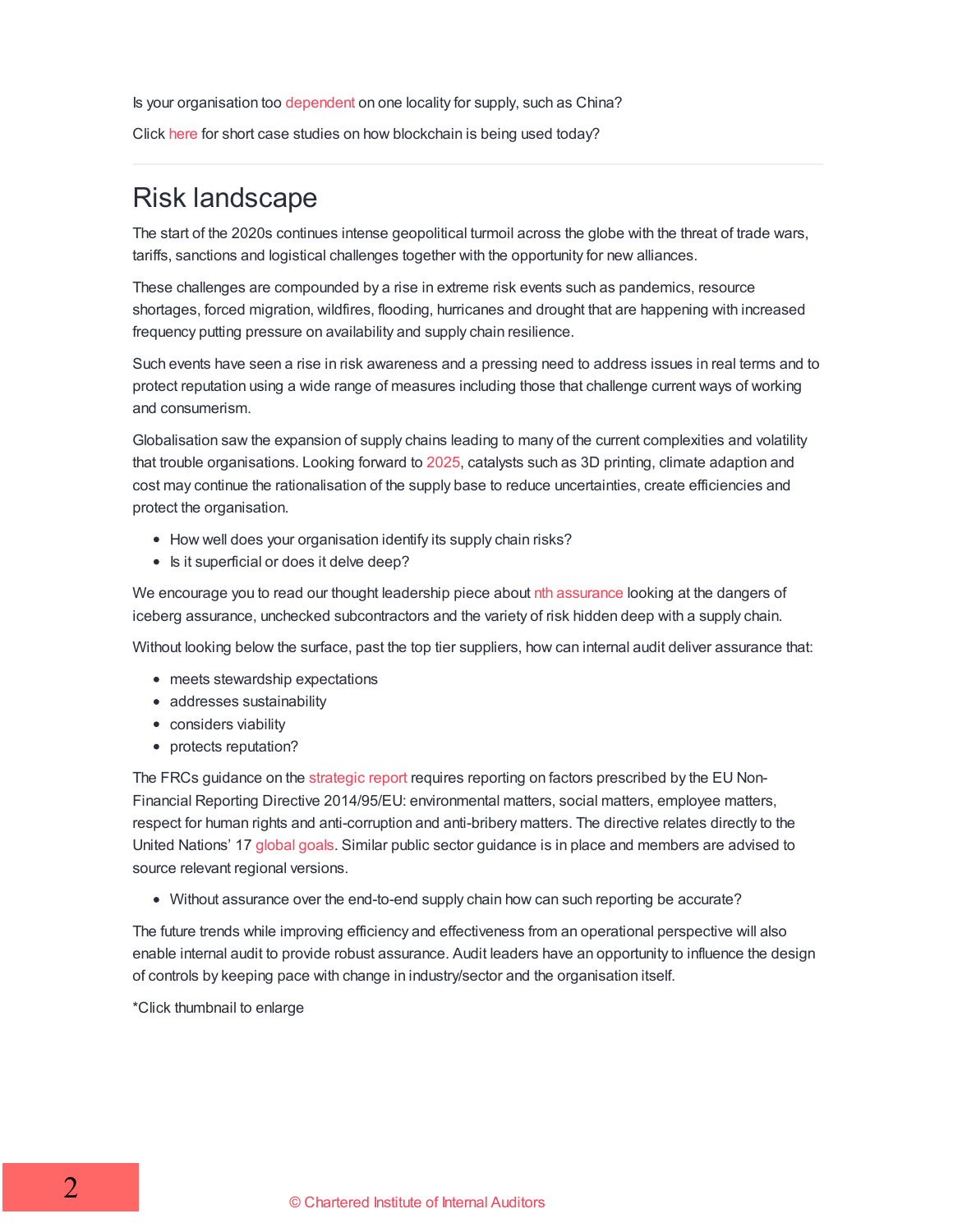

**Image credit**: The Global Goals

The US banking regulator issued guidance in 2017 that included an expectation for banks to monitor and review significant nth parties with the same scrutiny as third party/tier 1 suppliers; relationship management at every level.

With ever increasing pressure on governance and sustainability, how prepared is your organisation if such expectations were introduced in your sector?

# **Subcontracting**

One of the biggest risks within supply chains is the use of unauthorised outsourcing/subcontracting; a myriad of nth parties.

Subcontracting is a normal part of production. It is mainly driven by pressures on timing, pricing and technical production processes. However, unauthorised subcontracting presents significant risks for supply chain continuity and compliance production standards relevant to quality, environment and social matters.

- How does your organisation protect itself against unauthorised nth party risk?
- What assurance has been provided in this space?

Audit leaders are well placed to offer advice and instigate risk management conversations, examples of good practice to discuss include:

- factory capacity should be established before negotiations relating to volume begin
- undertaking a gap analysis between factory capacity and purchase forecasts
- awareness of supply chain saturation/dependencies on specific locations
- consider in advance how increased demand will be managed (seasonal or unplanned)
- develop responsible purchasing practices within the organisation
- using digital technologies to monitor activities remotely
- invest in long-term partnerships to improve standards and capacity
- consider vertical integration of critical supply chain assets

## **Digitalisation**

The digital supply chain is a new undefined term covering everything from digital transformation initiatives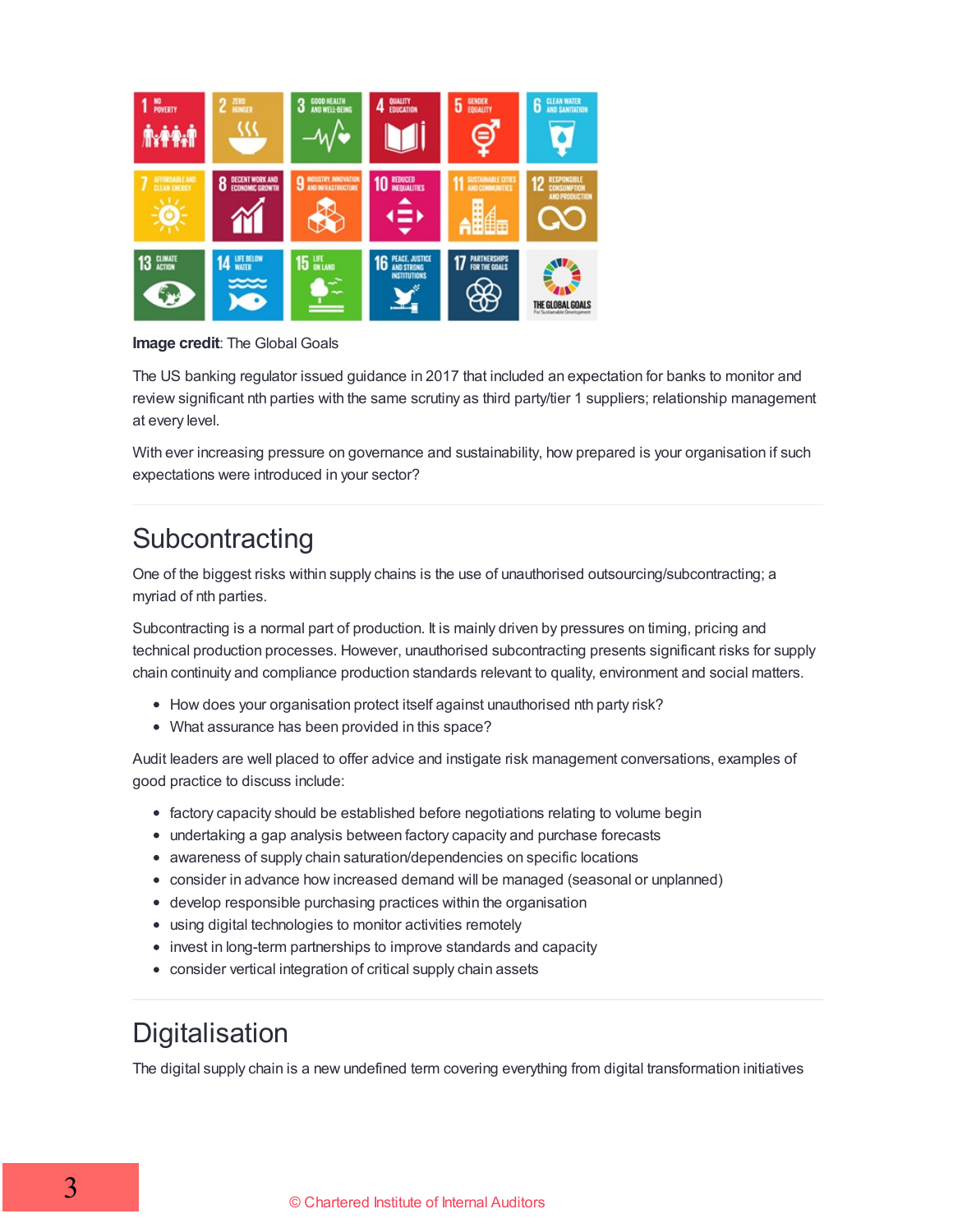through to extending supply chain visibility and analysis.

Trends in supply chain [technologies](https://www.gartner.com/en/newsroom/press-releases/2019-04-24-gartner-identifies-the-top-8-supply-chain-technology-0) have the potential to improve existing practices once adopted on a wide scale. At a basic level the Internet of Things (IoT) has been used for many years to enable remote tracking and monitoring but new capabilities extend its use. Advanced warehouse control (or execution) systems evaluate the sensor outputs from equipment to respond in near real-time to achieve operational objectives.

- How mature is digitalisation in your organisation?
- Is internal audit's control advice leading edge?

Two key areas for the management of risk deep within the supply chain, the hidden nth party risks are blockchain and digital supply chain twin.

Blockchain was initially designed for financial transactions but it's use is now extending into many other sectors. It has the ability to simplify end-to-end supply chain traceability and global logistics.

According to Christian Titze, research vice president at Gartner, "organizations might use blockchain to track global shipments with tamper-evident labels, allowing a reduction in the time needed to send paperwork back and forth with port authorities and improved counterfeit identification."

Blockchain a time-stamped series of undisputable data records managed by a cluster of computers not owned by any single entity. Each of data block (block) is secured and bound to each other using cryptographic principles (chain).

A digital supply chain twin is a clone of the digital and physical processes within the supply chain - products, customers, markets, distribution centres/warehouses, plants, finance, attributes and weather. The ability to augment human capability with digital technology could be the future of competitive advantage.

The digital version simulates the physical entity through the use of IoT, sensors, artificial intelligence and machine learning, augmented reality, and cognitive data analytics

Such digital convergence, dubbed Supply Chain 4.0, represents the latest phase of supply-chain maturity and enables organisations to detect supply chain threats, simulate possible outcomes, and model corrective actions.

Way back in 2016, [McKinsey](https://www.mckinsey.com/business-functions/operations/our-insights/supply-chain-40--the-next-generation-digital-supply-chain) wrote about the changing landscape for supply chains. As digital technologies become cheaper and more mainstream could this almost futuristic vision become reality?

\*Click thumbnail to enlarge